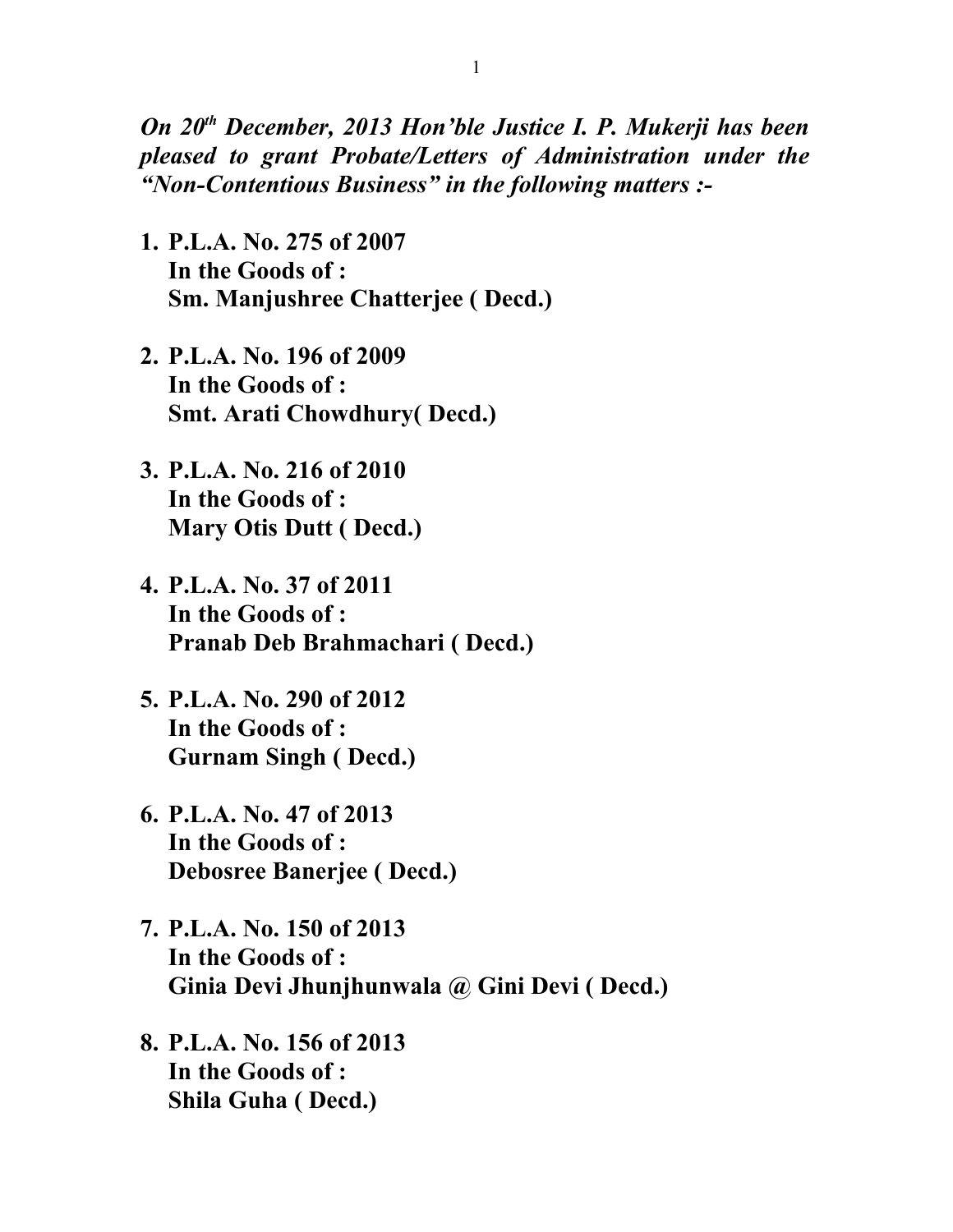- **9. P.L.A. No. 240 of 2013 In the Goods of : Shanu Lahiri( Decd.)**
- **10.P.L.A. No. 242 of 2013 In the Goods of : Shyam Sundar Khemka ( Decd.)**
- **11.P.L.A. No. 262 of 2013 In the Goods of : Ramendra Mohan Roy ( Decd.)**
- **12.P.L.A. No. 287 of 2013 In the Goods of : Anil Krishna Sarkar ( Decd.)**
- **13.P.L.A. No. 298 of 2013 In the Goods of : Subhash Kumar Banerjee ( Decd.)**
- **14.P.L.A. No. 300 of 2013 In the Goods of : Subrata Kumar Guha ( Decd.)**
- **15.P.L.A. No. 303 of 2013 In the Goods of : Gobinda Chandra Mukherjee ( Decd.)**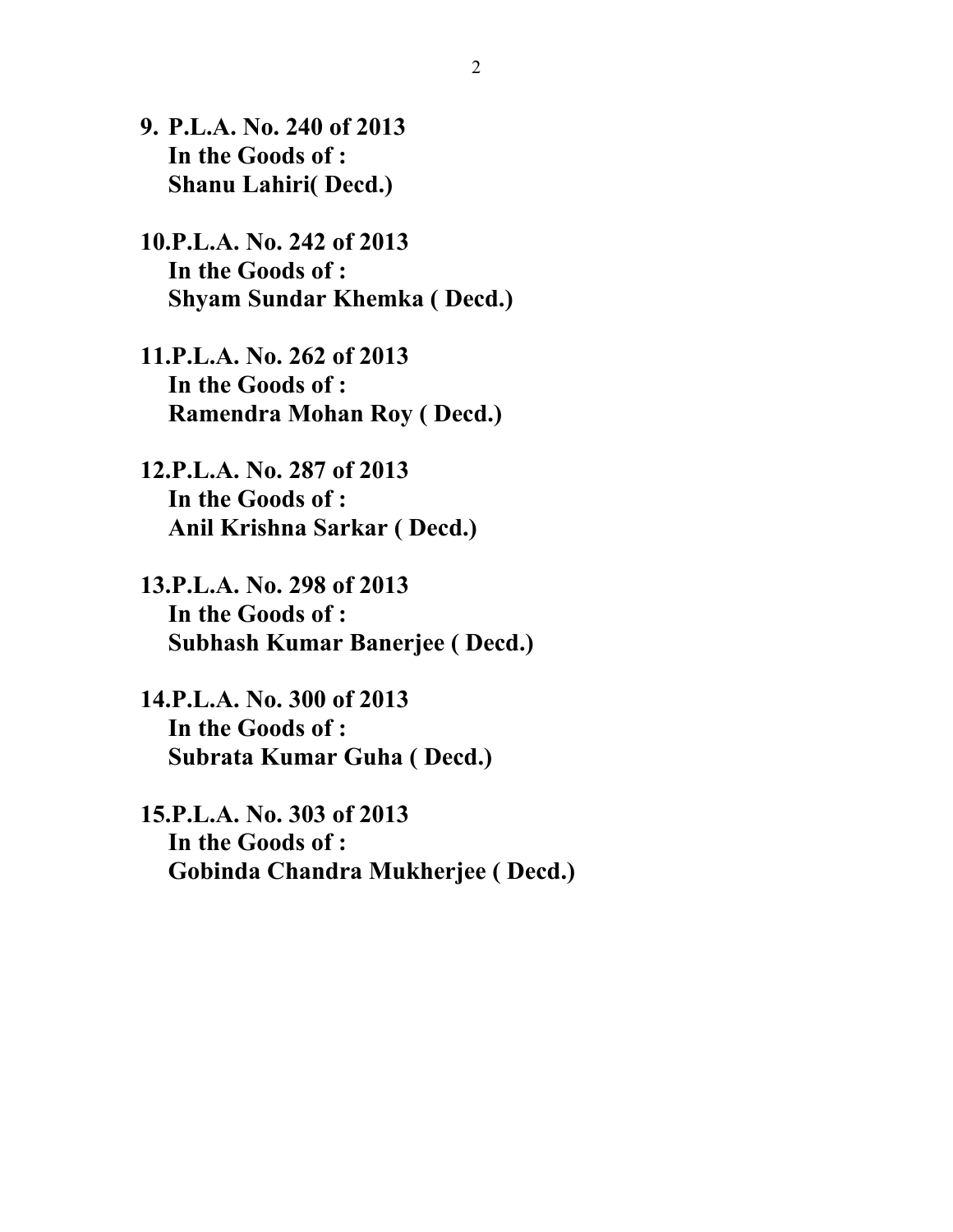*On 13th January, 2014 Hon'ble Justice I. P. Mukerji has been pleased to grant Probate/Letters of Administration under the "Non-Contentious Business" in the following matters :-*

- **1. P.L.A. No. 175 of 2012 In the Goods of : Teju Devi Nahata ( Decd.)**
- **2. P.L.A. No. 97 of 2013 In the Goods of : Mohini Devi Chamaria ( Decd.)**
- **3. P.L.A. No. 120 of 2013 In the Goods of : Smt. Mira Chunder ( Decd.)**
- **4. P.L.A. No. 133 of 2013 In the Goods of : Debi Charan Khan ( Decd.)**
- **5. P.L.A. No. 134 of 2013 In the Goods of : Latika Khan ( Decd.)**
- **6. P.L.A. No. 135 of 2013 In the Goods of : Nemai Charan Khan ( Decd.)**
- **7. P.L.A. No. 245 of 2013 In the Goods of : Shiv Prakash Baldi ( Decd.)**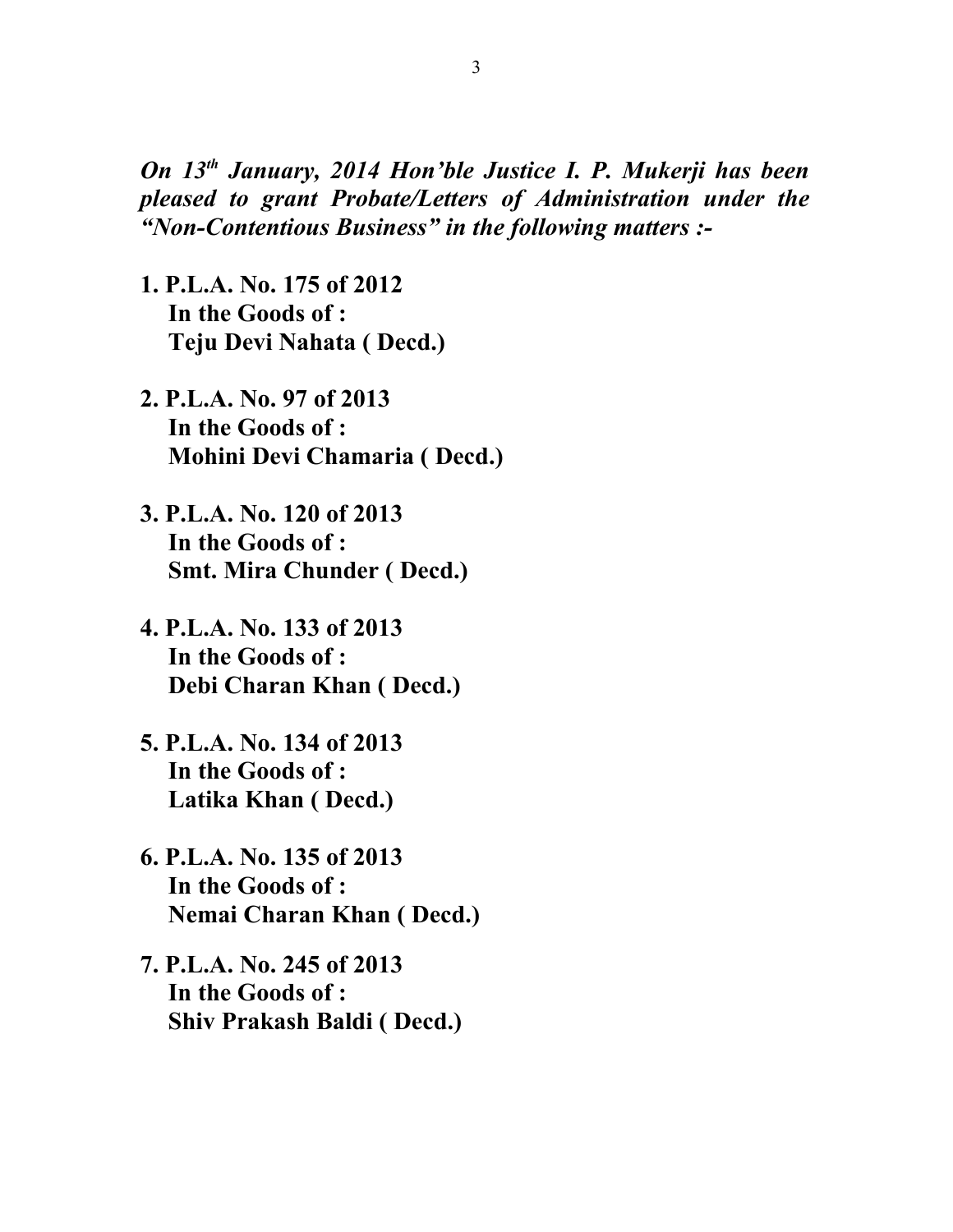- **8. P.L.A. No. 253 of 2013 In the Goods of : Shaoni Mitra ( Decd.)**
- **9. P.L.A. No. 254 of 2013 In the Goods of : Bhabani Charan Khan ( Decd.)**
- **10. P.L.A. No. 264 of 2013 In the Goods of : Kishori Lal Sawhney ( Decd.)**
- **11. P.L.A. No. 271 of 2013 In the Goods of : Namita Sinha ( Decd.)**
- **12. P.L.A. No. 288 of 2013 In the Goods of : Santosh Kumar Lakhotia ( Decd.)**
- **13. P.L.A. No. 301 of 2013 In the Goods of : Purnendu Lahiri ( Decd.)**
- **14. P.L.A. No. 331 of 2013 In the Goods of : Nirmal Kumar Gupta ( Decd.)**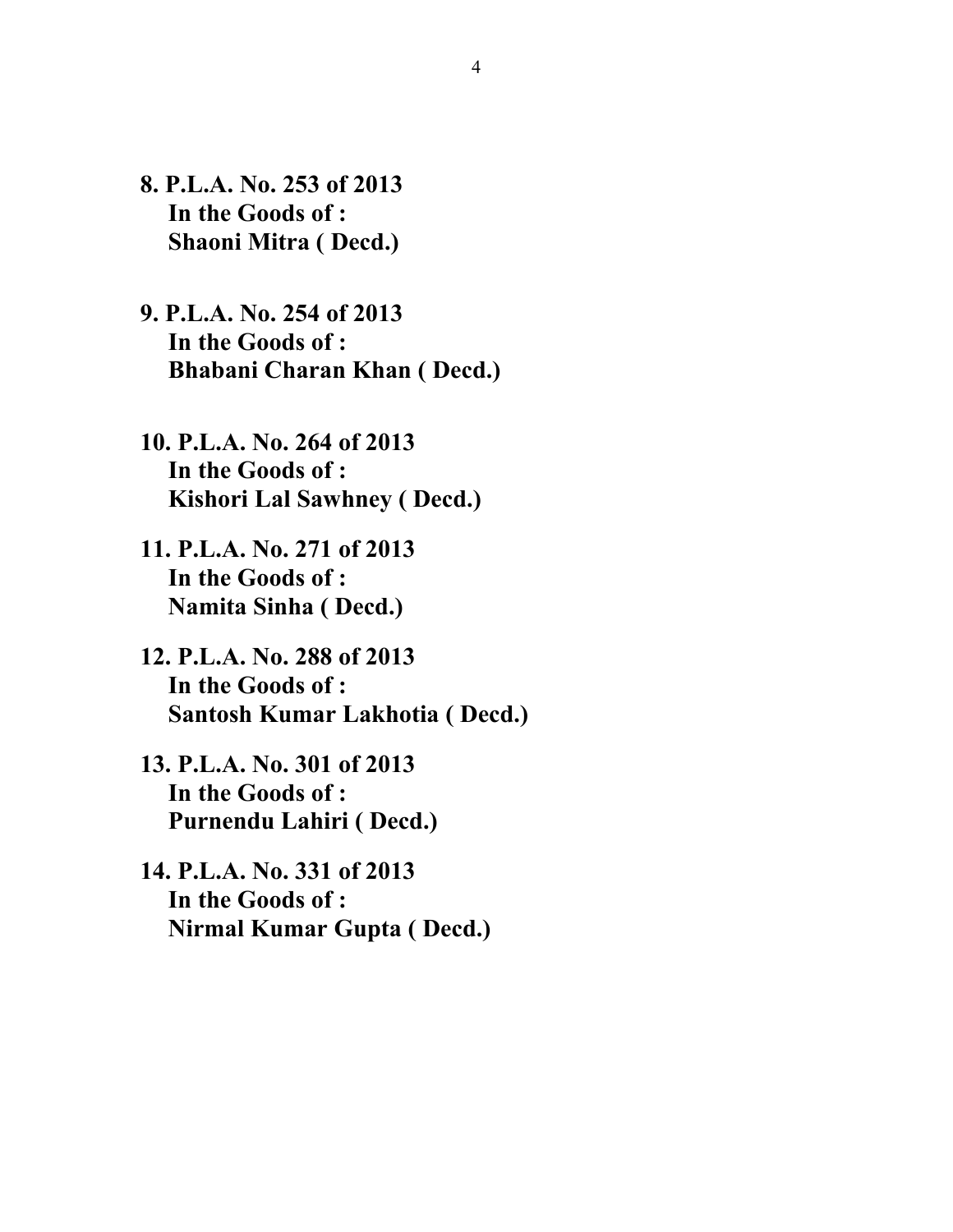*On 31st January, 2014 Hon'ble Justice I. P. Mukerji has been pleased to grant Probate/Letters of Administration under the "Non-Contentious Business" in the following matters :-*

- **1. P.L.A. No. 200 of 2009 In the Goods of : Mona Verma ( Decd.)**
- **2. P.L.A. No. 322 of 2010 In the Goods of : Bimal Chandra Basak ( Decd.)**
- **3. P.L.A. No. 57 of 2011 In the Goods of : Rampeari Devi @ Rampiary Debi ( Decd.)**
- **4. P.L.A. No. 267 of 2012 In the Goods of : Muktagouri M. Shah ( Decd.)**
- **5. P.L.A. No. 268 of 2012 In the Goods of : Shri Maganlal A. Shah ( Decd.)**
- **6. P.L.A. No. 36 of 2013 In the Goods of : Sm. Gita Rani Barik ( Decd.)**
- **7. P.L.A. No. 225 of 2013 In the Goods of : Rama Prasad Sen ( Decd.)**
- **8. P.L.A. No. 246 of 2013 In the Goods of : Nirmal Kshetry ( Decd.)**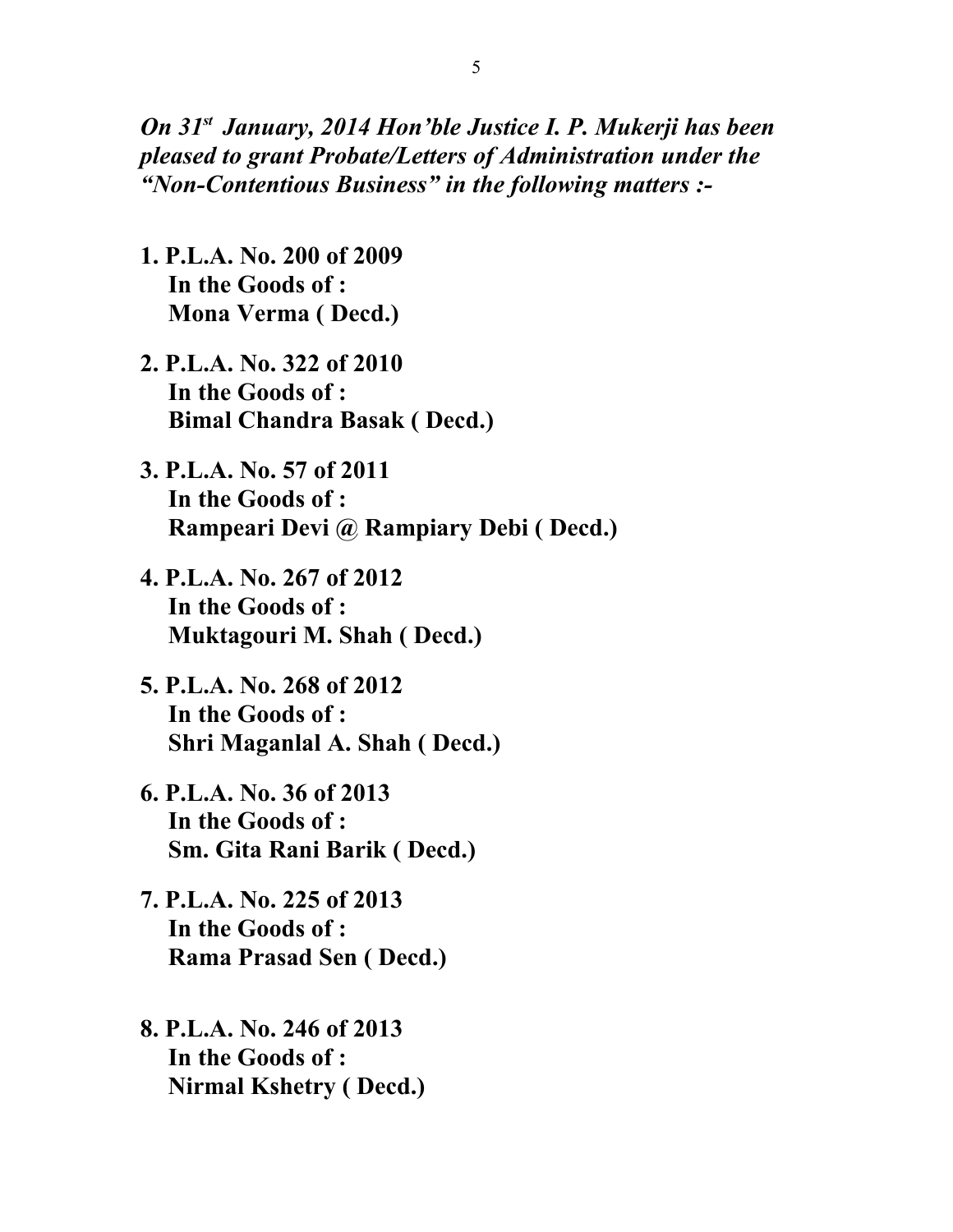- **9. P.L.A. No. 280 of 2013 In the Goods of : Mrinal Kanti Chakraborty ( Decd.)**
- **10. P.L.A. No. 283 of 2013 In the Goods of : Gunwati Devi Agarwal ( Decd.)**
- **11. P.L.A. No. 294 of 2013 In the Goods of : Shyamal Kumar Sengupta ( Decd.)**
- **12. P.L.A. No. 340 of 2013 In the Goods of : Phanindra Bhusan Dutta ( Decd.)**
- **13. P.L.A. No. 342 of 2013 In the Goods of : Sisir Kumar Pathak ( Decd.)**
- **14. P.L.A. No. 352 of 2013 In the Goods of : Santi Rani Saha @ Santi Saha ( Decd.)**
- **15. P.L.A. No. 361 of 2013 In the Goods of : Satish Chandra Samaddar ( Decd.)**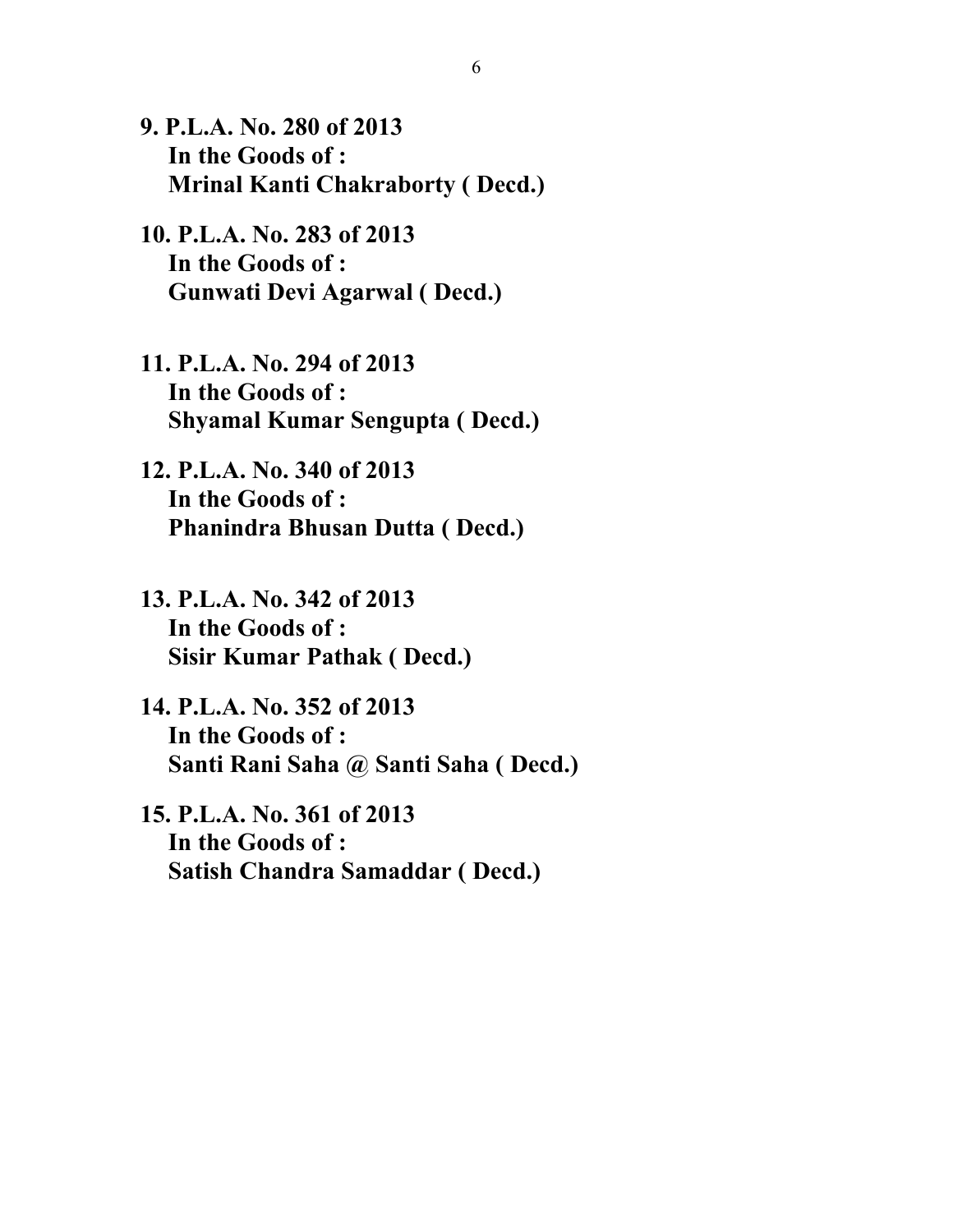*On 7th February, 2014 Hon'ble Justice I. P. Mukerji has been pleased to grant Probate/Letters of Administration under the "Non-Contentious Business" in the following matters :-*

- **1. P.L.A. No. 291 of 2012 In the Goods of : Gouri Dutta ( Decd.)**
- **2. P.L.A. No. 338 of 2012 In the Goods of : Balai Chandra Ray ( Decd.)**
- **3. P.L.A. No. 186 of 2013 In the Goods of : Mohanlal Saraogi ( Decd.)**
- **4. P.L.A. No. 235 of 2013 In the Goods of : Kanak Kumar Sinha ( Decd.)**
- **5. P.L.A. No. 248 of 2013 In the Goods of : Loknath Lohia @ Loknath Bhagwandas Lohia ( Decd.)**
- **6. P.L.A. No. 312 of 2013 In the Goods of : Dhansukhi Devi Bothra ( Decd.)**
- **7. P.L.A. No. 333 of 2013 In the Goods of : Bina Pal Alias Binapani Pal ( Decd.)**